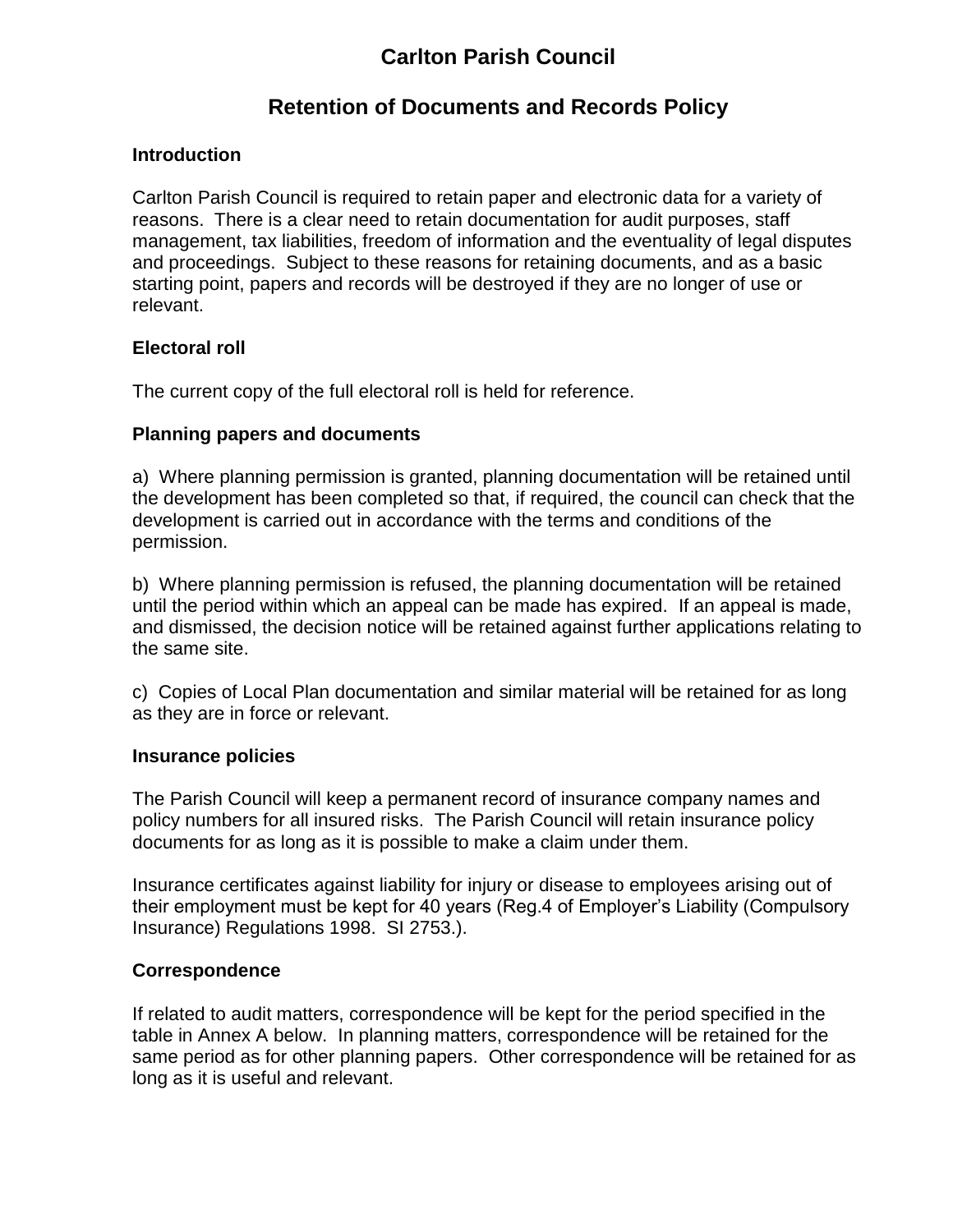## **Documentation relating to staff**

This will be kept securely and in accordance with the data protection principles of the Data Protection Act 1998. The principles provide that personal data in relation to staff should not be kept for longer than is necessary for the purpose it was held. However, even after an employment relationship has ended, the Parish Council will retain and access records of former staff for the purpose of giving references, payment of tax, national insurance contributions and pensions, and in respect of any related legal claims made against the council.

The time limits within which a claim (and any appeal) may be lodged against an employer at an employment tribunal are set out in the legislation that contains the employment right in question or failing that by reference to the Limitation Act 1980 (as amended). The time for lodging a claim at an employment tribunal is usually measured from the date that the employment relationship ended or the date of the act complained of. Subject to where the Limitation Act 1980 applies, the most common time limit for lodging a claim at an employment tribunal is 3 months although 6 months applies in redundancy and equal pay claims.

#### **Local historical information**

The Parish Council may acquire, archive and make available records of local significance in addition to their own administrative records under the Local Government (Records) Act 1962.

#### **Carlton News**

Copies are retained for reference, and articles of more than passing interest are abstracted and published on the PC website. Copies are deposited with the British Library (Legal Deposit Libraries Act 2003), the Record Office for Leicester, Leicetershire & Rutland, and the Hinckley Library Local Collection.

#### **Arrangements for the deposit, storage and management of documents**

Documents of local and or historical importance, if not retained and stored by the Parish Council, will be offered first to the Record Office for Leicester, Leicestershire & Rutland.

The Parish Council will implement a system of paper and electronic records management to ensure the storage, security of, access to and disposal of both paper and electronic records.

#### **Retention of documents for legal purposes**

Most legal proceedings are governed by the Limitation Act 1980 (as amended) which provides that legal claims may not be commenced after a specified period. The specified period varies, depending on the type of claim in question, as set out in the table below.